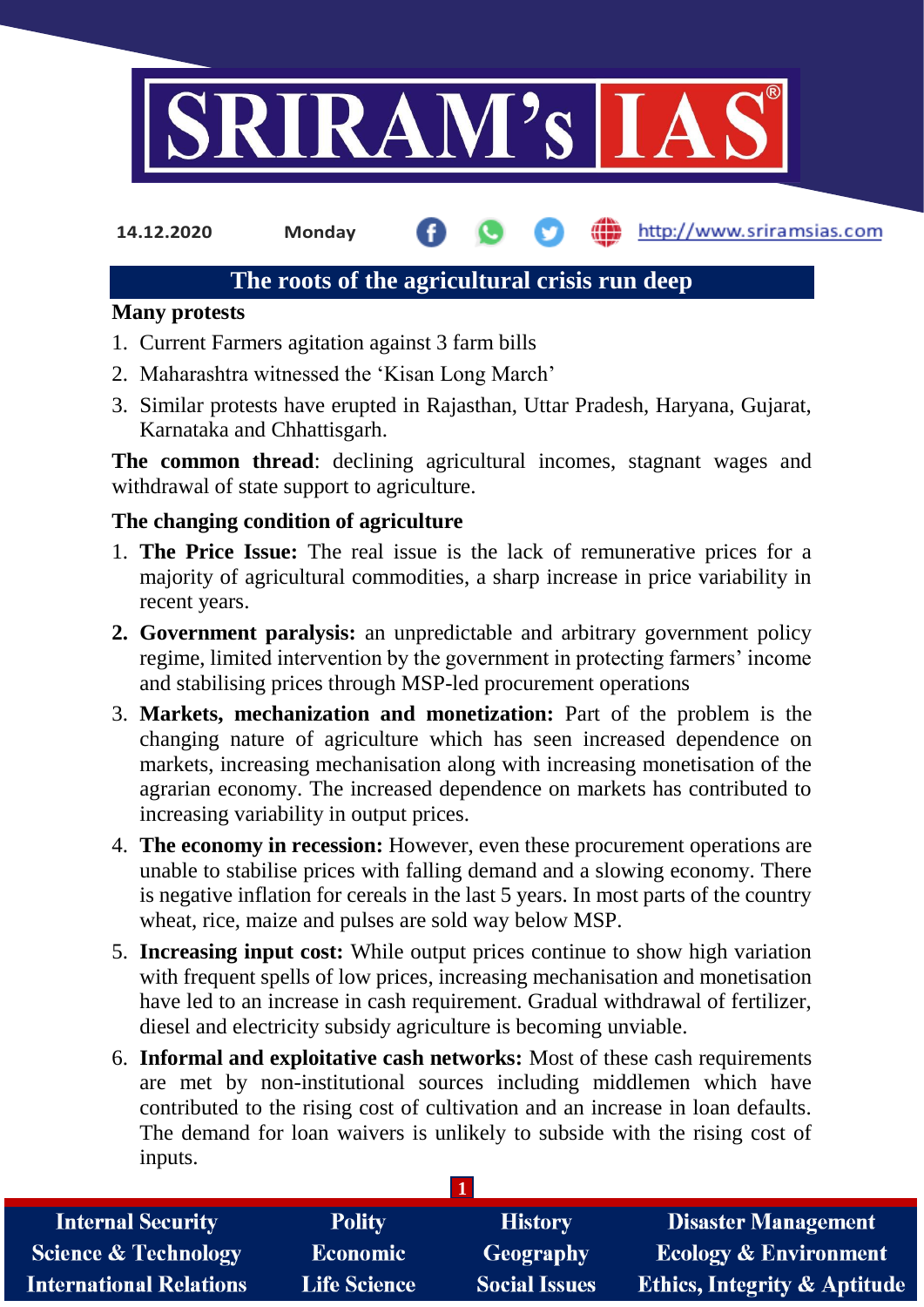

7. **Declining agricultural investment:** With agricultural investment declining in the first four years of this government, the result was rising input costs and falling output prices.

(iii) http://www.sriramsias.com

- 8. **The frequent supply and demand shocks:** Shocks such as demonetisation and the lockdown imposed after the pandemic broke out which only increased the uncertainty and vulnerability in the agricultural sector both on input and output prices.
- 9. **The preference to urban consumer and Fiscal deficit:** The existing policy framework with an excessive focus on inflation management and obsession with the fiscal deficit will likely lead to lower support from the government either in price stabilisation or reduction in the cost of cultivation through fiscal spending.

## **Policy overhaul needed**

**14.12.2020 Monday**

- 1. Resolve the structural factors which have contributed to the farmers' unrest
- 2. The agricultural sector needs a comprehensive policy overhaul to recognise the new challenges of agriculture which is diversifying and getting integrated with the non-agricultural sector.
- 3. This not only entails a better understanding of the structural issues but also innovative thinking to protect farmers' livelihood from the uncertainty of these changes.
- 4. Above all, it requires fiscal support and institutional structures to support the agricultural sector and protect it. In the absence of these, any rhetoric of doubling farmers' income is only wishful thinking.

# **Hazardous ideas for the Himalayas**

**Crux:** Over the past 20 years, both China and India have been competing with each other to build hydroelectric dams in this ecologically fragile and seismically vulnerable area. By planning hydropower projects, India and China are placing the region at great risk.

## **Misadventures**

1. Both countries ignore how unviable such 'super' dams projects are, given that they are being planned in an area that is geologically unstable.

| <b>Internal Security</b>        | <b>Polity</b>       | <b>History</b>       | <b>Disaster Management</b>              |  |  |  |
|---------------------------------|---------------------|----------------------|-----------------------------------------|--|--|--|
| <b>Science &amp; Technology</b> | <b>Economic</b>     | Geography            | <b>Ecology &amp; Environment</b>        |  |  |  |
| <b>International Relations</b>  | <b>Life Science</b> | <b>Social Issues</b> | <b>Ethics, Integrity &amp; Aptitude</b> |  |  |  |